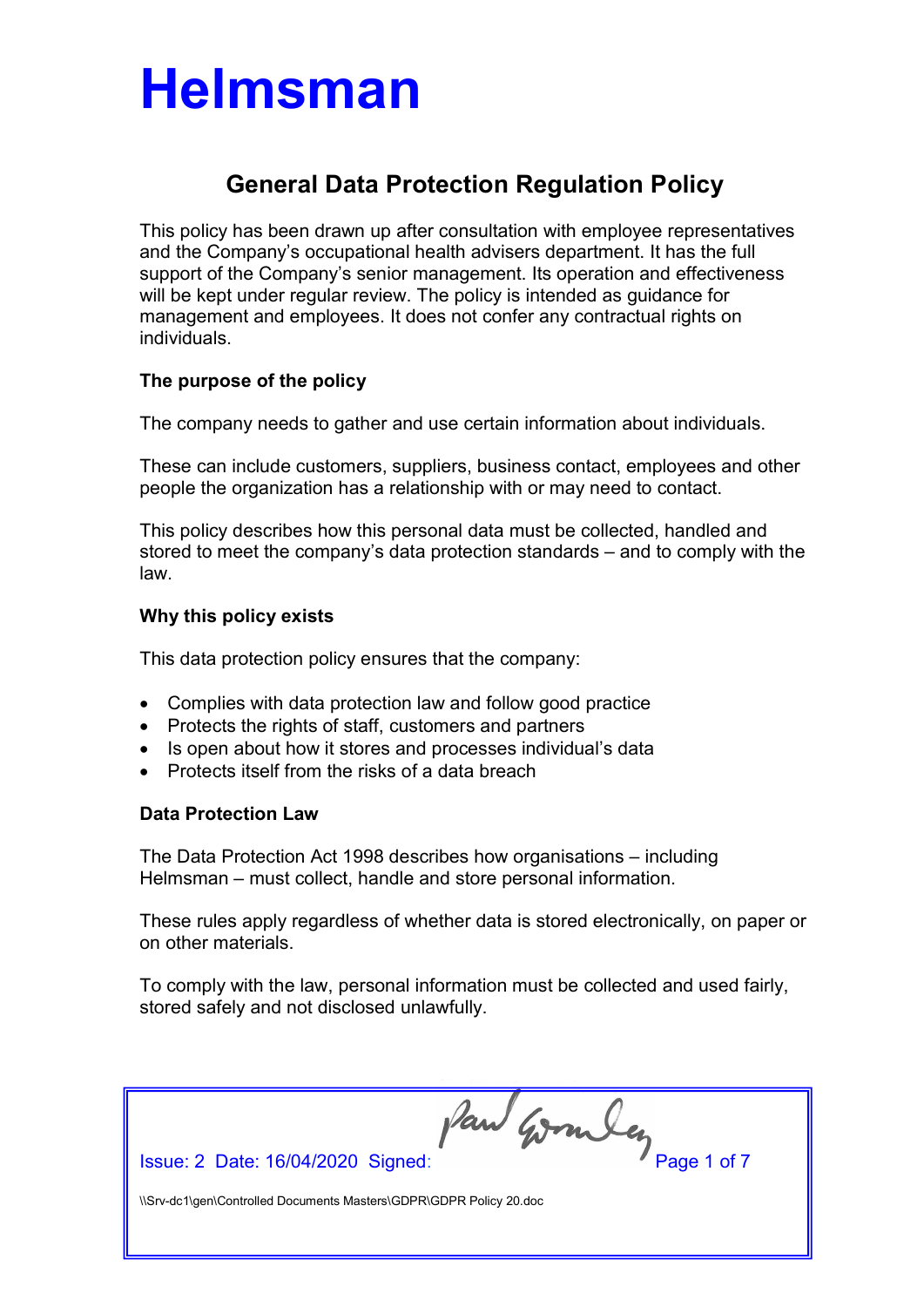The Data Protection Act is underpinned by eight important principles. These say that personal data must:

- 1. Be processed fairly and lawfully.
- 2. Be obtained only for specific, lawful purposes.
- 3. Be adequate, relevant and not excessive.
- 4. Be accurate and kept up to date.
- 5. Not be held for any longer than necessary.
- 6. Processed in accordance with the rights of date subjects.
- 7. Be protected in appropriate ways.
- 8. Not be transferred outside the European Economic Area (EEA), unless that country or territory also ensures an adequate level of protection.

### People, risks and responsibilities

This policy applies to:

- The head office of Helmsman Storage Solutions
- All staff and volunteers of Helmsman Storage Solution
- All contractors, suppliers and other people working on behalf of Helmsman Storage Solutions

It applies to all data that the company holds relating to identifiable individuals, even if that information technically falls outside of the Data Protection Act 1998. This can include:

- Names of individuals
- Postal addresses
- Fmail addresses
- Telephone numbers
- …. plus any other information relating to individuals

### Data protection risks

This policy helps to protect Helmsman Storage Solutions from some very real data security risks, including:

- Breaches of confidentiality. For instance, information being given out inappropriately.
- Failing to offer choice. For instance, all individuals should be free to choose how the company uses data relating to them.
- Reputational damage. For instance, the company could suffer if hackers successfully gained access to sensitive data.

Issue: 2 Date: 16/04/2020 Signed: Paul Granuley Page 2 of 7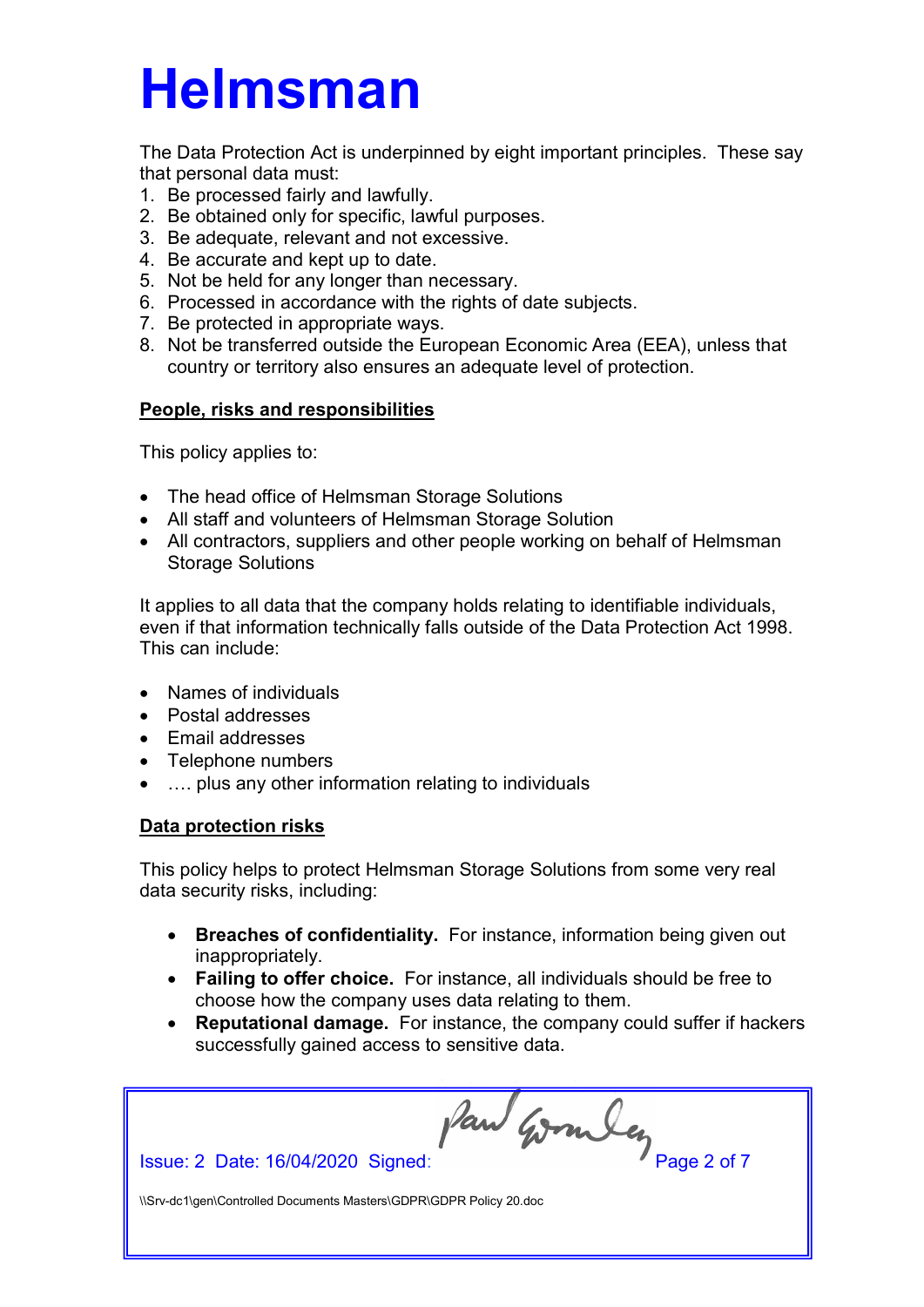### **Responsibilities**

Everyone who works for or with Helmsman Storage Solutions has some responsibility for ensuring data is collected, stored and handled appropriately.

Each team that handles personal data must ensure that it is handled and processed in line with this polity and data protection principles.

However, these people have key areas of responsibility:

- The board of directors is ultimately responsible for ensuring that Helmsman Storage Solutions meets it's legal obligations.
- The data protection officer, Ian Munnings, is responsible for:
	- o Keeping the board updated about data protection responsibilities, risks and issues.
	- o Reviewing all data protection procedures and related policies, in line with an agreed schedule.
	- o Arranging data protection training and advice for the people covered by this policy.
	- o Handling data protections questions from staff and anyone else covered by this policy.
	- o Handling data protection questions from staff and anyone else covered by this policy.
	- o Dealing with requests from individuals to see the data Helmsman Storage Solutions holds about them (also called "subject access requests").
	- $\circ$  Checking and approving any contracts or agreements with third parties that may handle the company's sensitive data.
- The IT manager, Ken Palfrey, is responsible for:
	- o Ensuring all systems, services and equipment used for storing data meet acceptable security standards.
	- o Performing regular checks and scans to ensure security hardware and software is functioning properly.
	- o Evaluating any third-party services the company is considering using to store or process data. For instance, cloud computing services.

Issue: 2 Date: 16/04/2020 Signed: Paul Gombey Page 3 of 7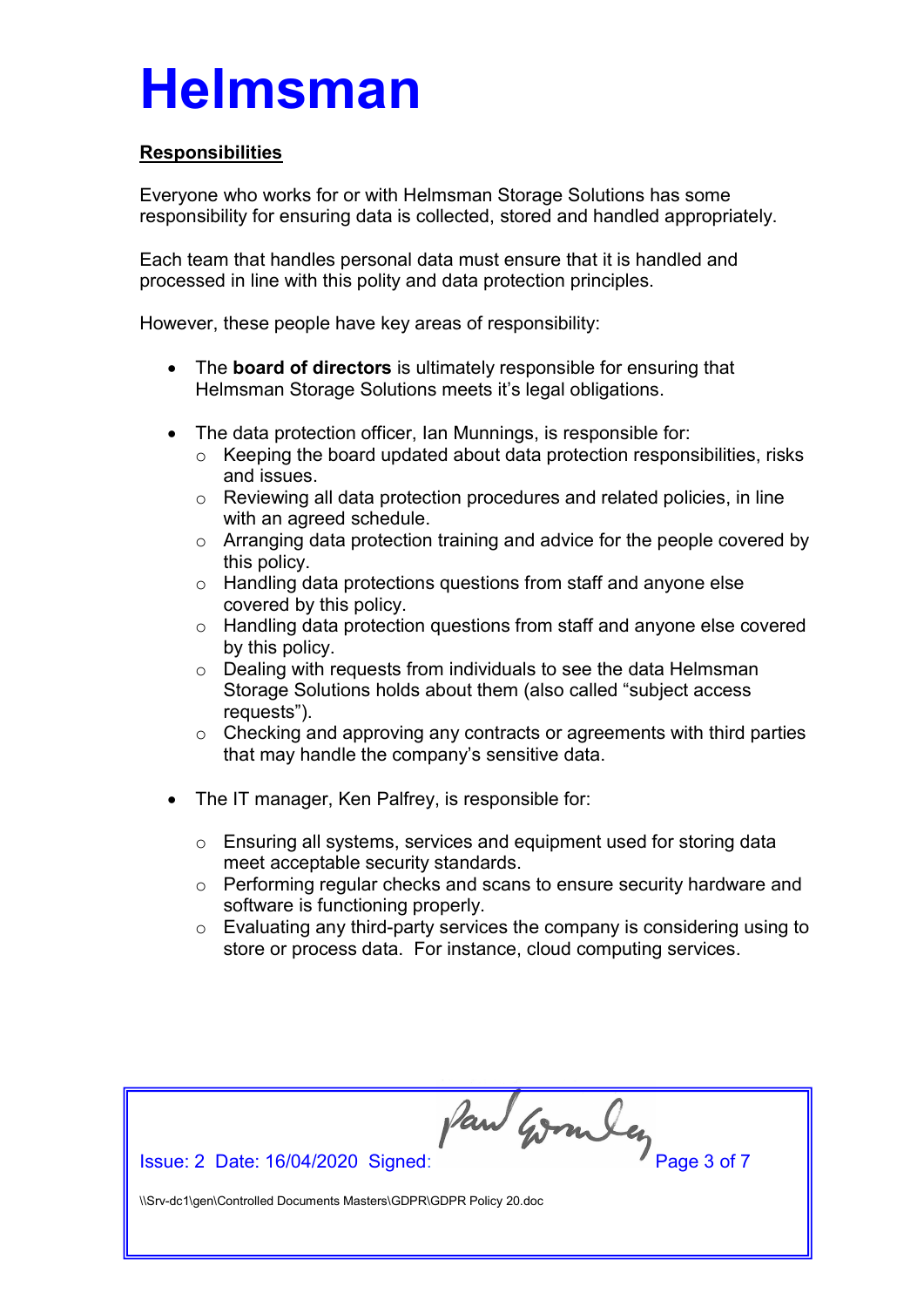#### General staff guidelines

- The only people able to access data covered by this policy should be those who need it for their work.
- Data should not be shared informally. When access to confidential information is required, employees can request it from their line managers.
- Helmsman Storage Solutions will provide training to all employees to help them understand their responsibilities when handling data.
- Employees should keep all data secure, by taking sensible precautions and following the guidelines below.
- In particular, strong passwords must be used and they should never be shared.
- Personal data should not be disclosed to unauthorised people, either within the company or externally.
- Data should be regularly reviewed and updated if it is found to be out of date. If no longer required, it should be deleted and disposed of.
- Employees should request help from their line manager or the data protection officer if they are unsure about any aspect of data protection.

#### Data Storage

These rules describe how and where data should be safely stored. Questions about storing data safely can be directed to the IT manager or data controller.

When data is **stored on paper**, it should be kept in a secure place where unauthorised people cannot see it.

These guidelines also apply to data that is usually stored electronically but has been printed out for some reason:

- When not required, the paper or files should be kept in a locked drawer or filing cabinet.
- Employees should make sure paper and printouts are not left where unauthorised people could see them, like on a printer.

Issue: 2 Date: 16/04/2020 Signed: Paul Gombes Page 4 of 7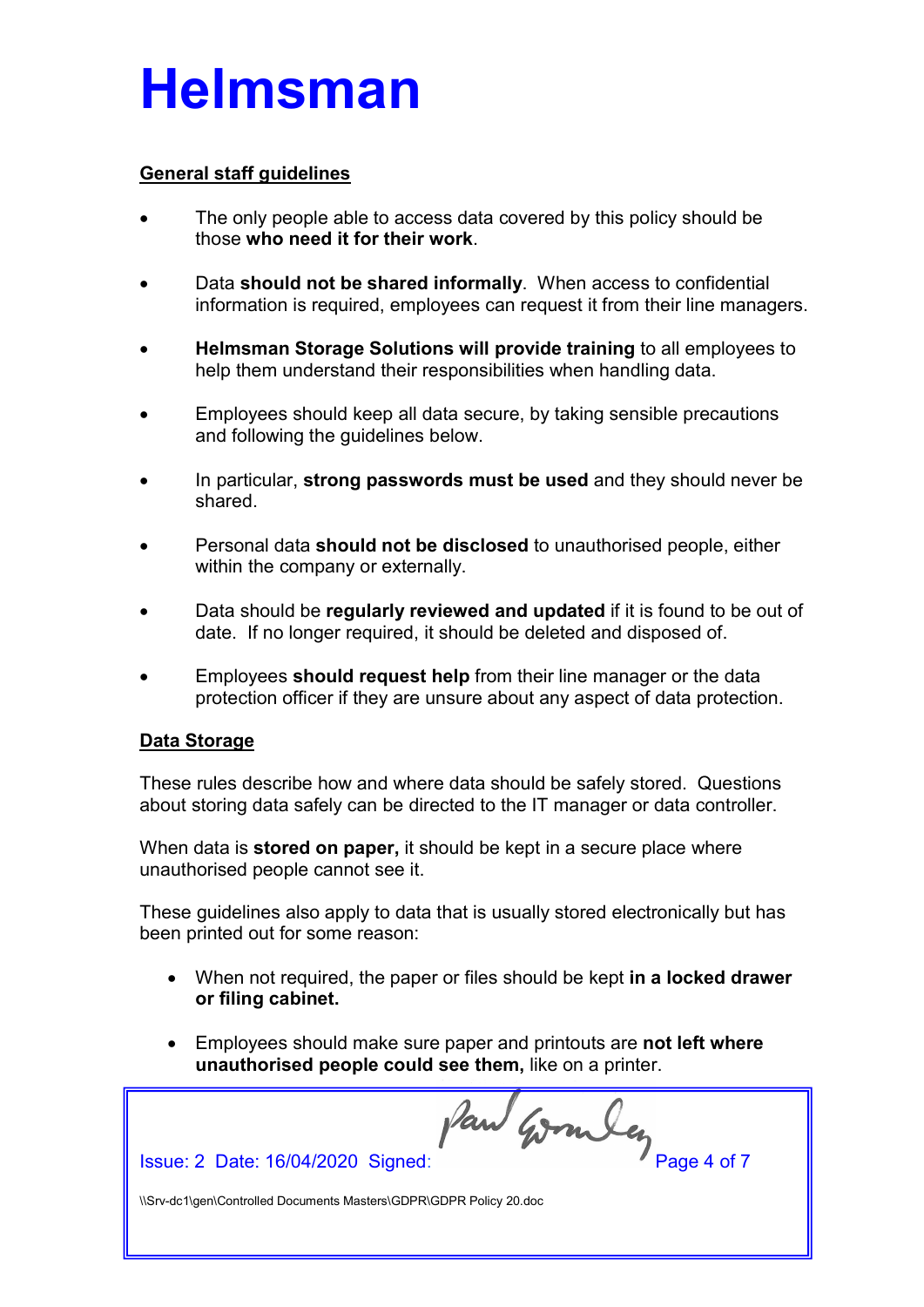Data printouts should be shredded and disposed of securely when no longer required.

When data is stored electronically, it must be protected from unauthorised access, accidental deletion and malicious hacking attempts:

- Data should be **protected by strong passwords** that are changed regularly and never shared between employees.
- If data is **stored on removable media** (like a CD or DVD), these should be kept locked away securely when not being used.
- Data should only be stored on designated drives and servers, and should only be uploaded to approved cloud computing services.
- Servers containing personal data should be sited in a secure location, away from general office space.
- Data should be **backed up frequently**. Those backups should be tested regularly, in line with the company's standard backup procedures.
- Data should never be saved directly to laptops or other mobile devises like tables or smart phones.
- All servers and computers containing data should be protected by approved security software and a firewall.

#### Data Use

Personal data is of no value to Helmsman Storage Solutions unless the business can make use of it. However, it is when personal data is accessed and used that it can be at the greatest risk of loss, corruption or theft:

- When working with personal data, employees should ensure the screens of their computers are always locked when unattended.
- Personal data should not be shared informally. In particular, it should never be sent by email, as this form of communication is not secure.
- Data must be encrypted before being transferred electronically. The IT manager can explain how to send data to authorised external contacts.

Issue: 2 Date: 16/04/2020 Signed: Paul Gombes Page 5 of 7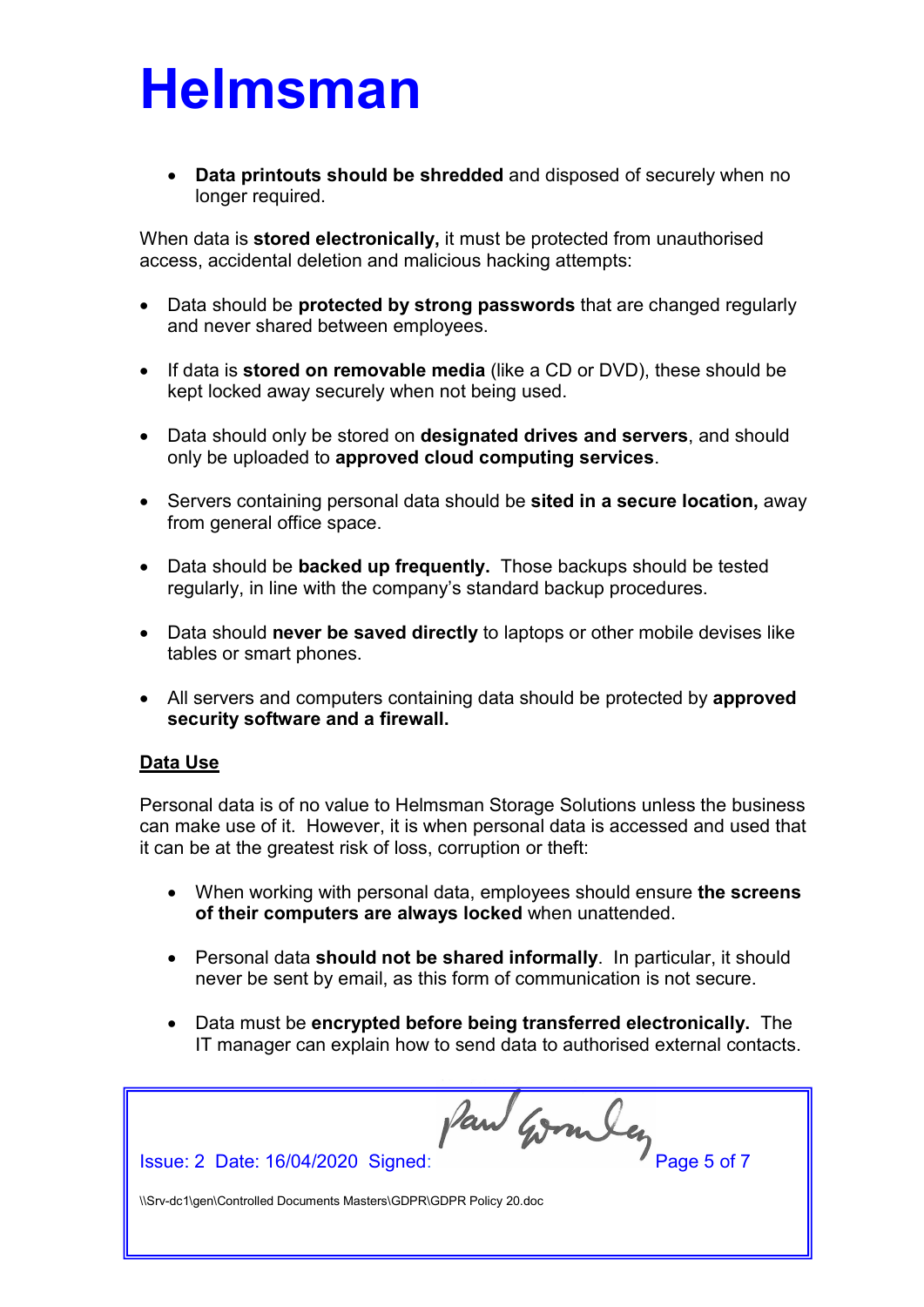- Personal data should never be transferred outside of the European Economic Area.
- Employees should not save copies of personal data to their own computers. Always access and update the central copy of any data.

#### Data Accuracy

The law requires Helmsman Storage Solutions to take reasonable steps to ensure data is kept accurate and up to date.

The more important it is that the personal data is accurate, the greater the effort Helmsman Storage Solutions should put into ensuring its accuracy.

It is the responsibility of all employees who work with data to take reasonable steps to ensure it is kept as accurate and kept to date as possible.

- Data will be held in as few places as necessary. Staff should not create any unnecessary additional data sets.
- Staff should take every opportunity to ensure data is updated. For instance, by confirming a customer's details when they call.
- Helmsman Storage Solutions will make it easy for data subjects to update the information Helmsman Storage Solutions holds about them. For instance, via the company website.
- Data should be updated as inaccuracies are discovered. For instance, if a customer can no longer be reached on their stored telephone number, it should b removed from the database.

#### Subject Access Requests

All individuals who are the subject of personal data held by Helmsman Storage Solutions are entitled to:

- Ask what information the company holds about them and why.
- Ask how to gain access to it.
- Be informed how to keep it up to date.
- Be informed how the company is meeting its data protection obligations.

Issue: 2 Date: 16/04/2020 Signed: Paul Gombey Page 6 of 7